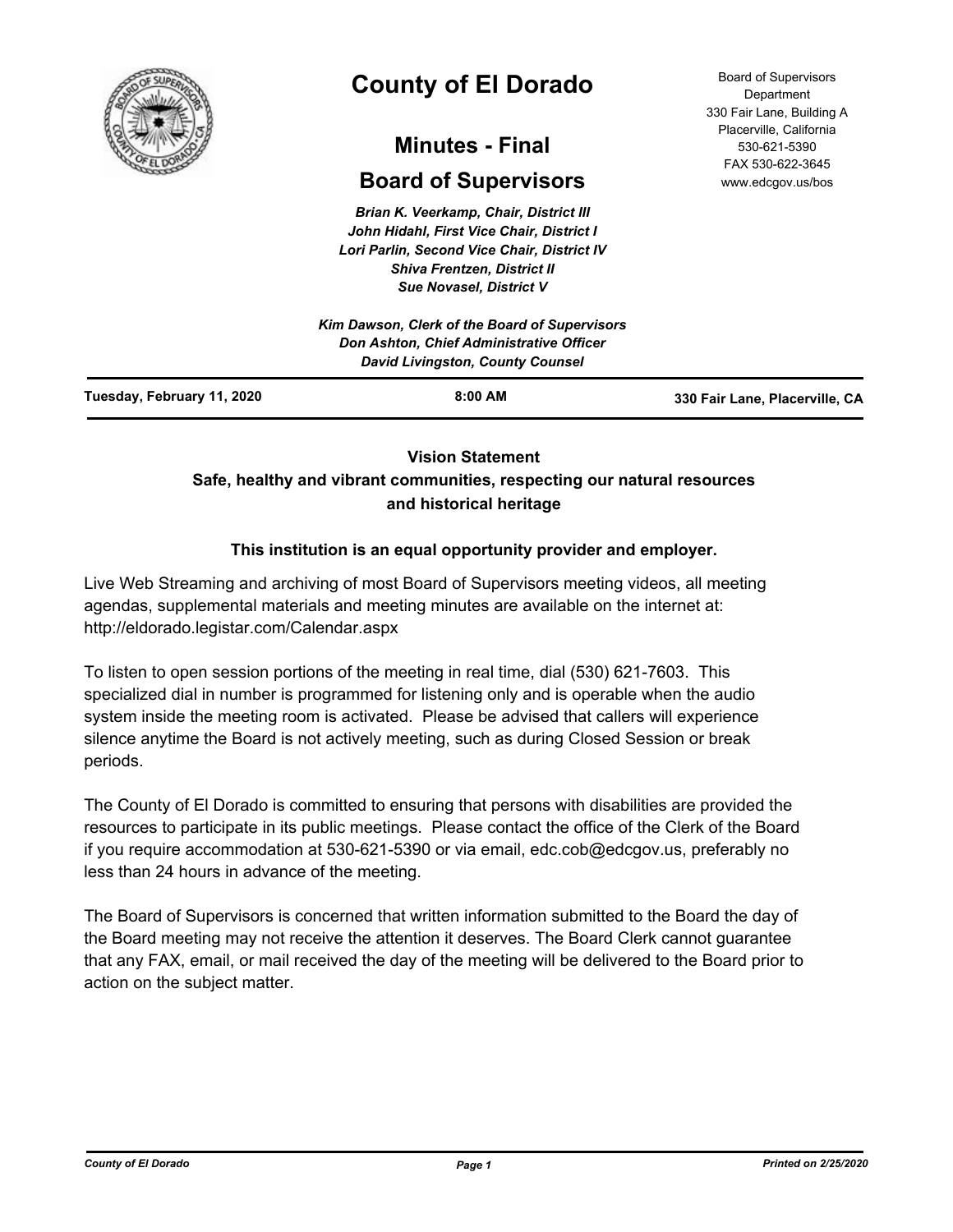The Board meets simultaneously as the Board of Supervisors and the Board of Directors of the Air Quality Management District, In-Home Supportive Services, Public Housing Authority, Redevelopment Agency and other Special Districts.

For Purposes of the Brown Act § 54954.2 (a), the numbered items on this Agenda give a brief description of each item of business to be transacted or discussed. Recommendations of the staff, as shown, do not prevent the Board from taking other action.

Materials related to an item on this Agenda submitted to the Board of Supervisors after distribution of the agenda packet are available for inspection during normal business hours in the public viewing packet located in Building A, 330 Fair Lane, Placerville or in the Board Clerk's Office located at the same address. Such documents are also available on the Board of Supervisors' Meeting Agenda webpage subject to staff's ability to post the documents before the meeting.

## **PROTOCOLS FOR PUBLIC COMMENT**

Public comment will be received at designated periods as called by the Board Chair.

Public comment on items scheduled for Closed Session will be received before the Board recesses to Closed Session.

Except with the consent of the Board, individuals shall be allowed to speak to an item only once.

On December 5, 2017, the Board adopted the following protocol relative to public comment periods. The Board adopted minor revisions to the protocol on February 26, 2019, incorporated herein:

Time for public input will be provided at every Board of Supervisors meeting. Individuals will have three minutes to address the Board. Individuals authorized by organizations will have three minutes to present organizational positions and perspectives and may request additional time, up to five minutes. At the discretion of the Board, time to speak by any individual may be extended.

Public comment on certain agenda items designated and approved by the Board may be treated differently with specific time limits per speaker or a limit on the total amount of time designated for public comment. It is the intent of the Board that quasi-judicial matters have additional flexibility depending upon the nature of the issue. It is the practice of the Board to allocate 20 minutes for public comment during Open Forum and for each agenda item to be discussed. (Note: Unless designated on the agenda, there is no Open Forum period during Special Meetings.)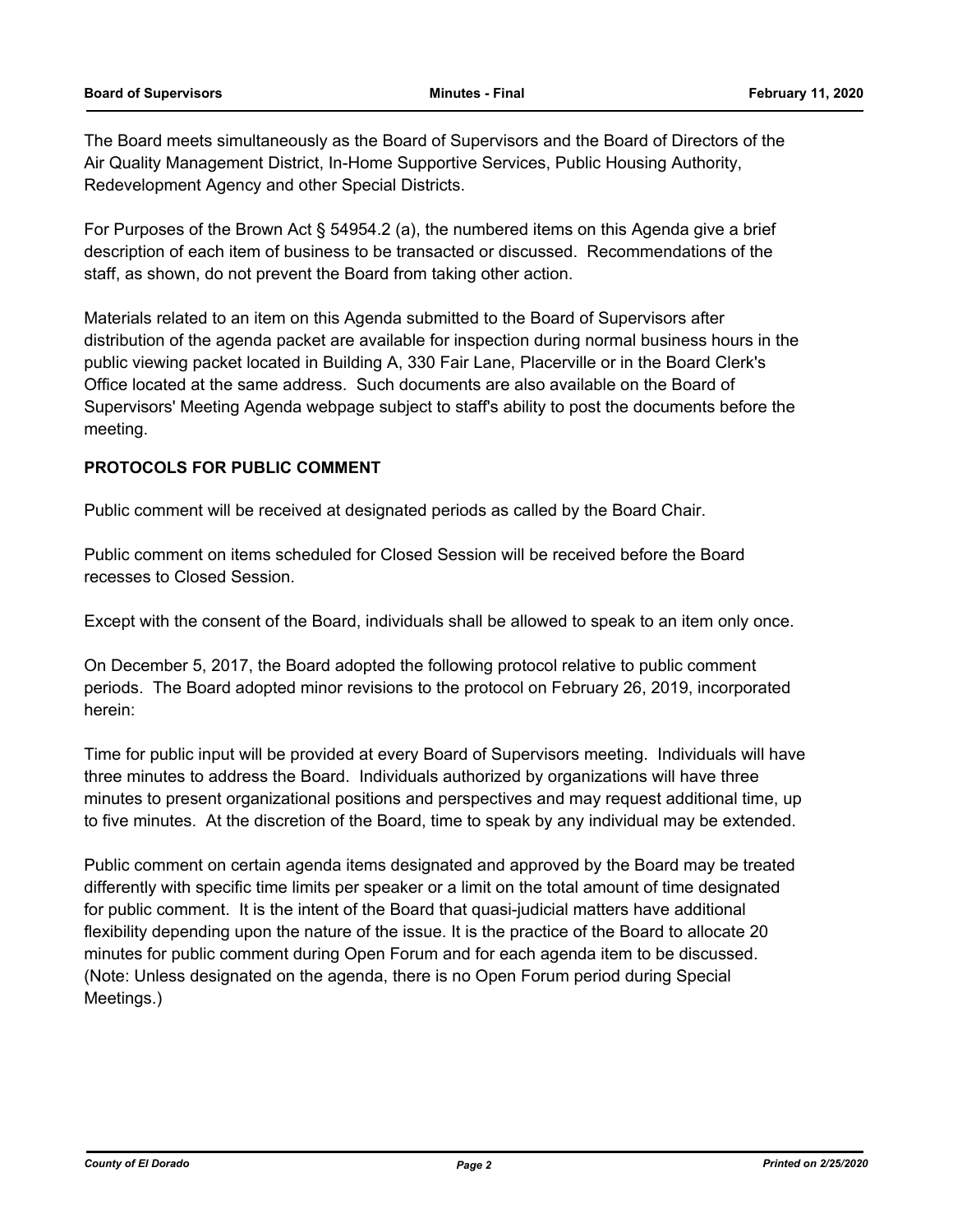Individual Board members may ask clarifying questions but will not engage in substantive dialogue with persons providing input to the Board.

If a person providing input to the Board creates a disruption by refusing to follow Board guidelines, the Chair of the Board may take the following actions:

Step 1. Request the person adhere to Board guidelines. If the person refuses, the Chair may turn off the speaker's microphone.

Step 2. If the disruption continues, the Chair may order a recess of the Board meeting.

Step 3. If the disruption continues, the Chair may order the removal of the person from the Board meeting.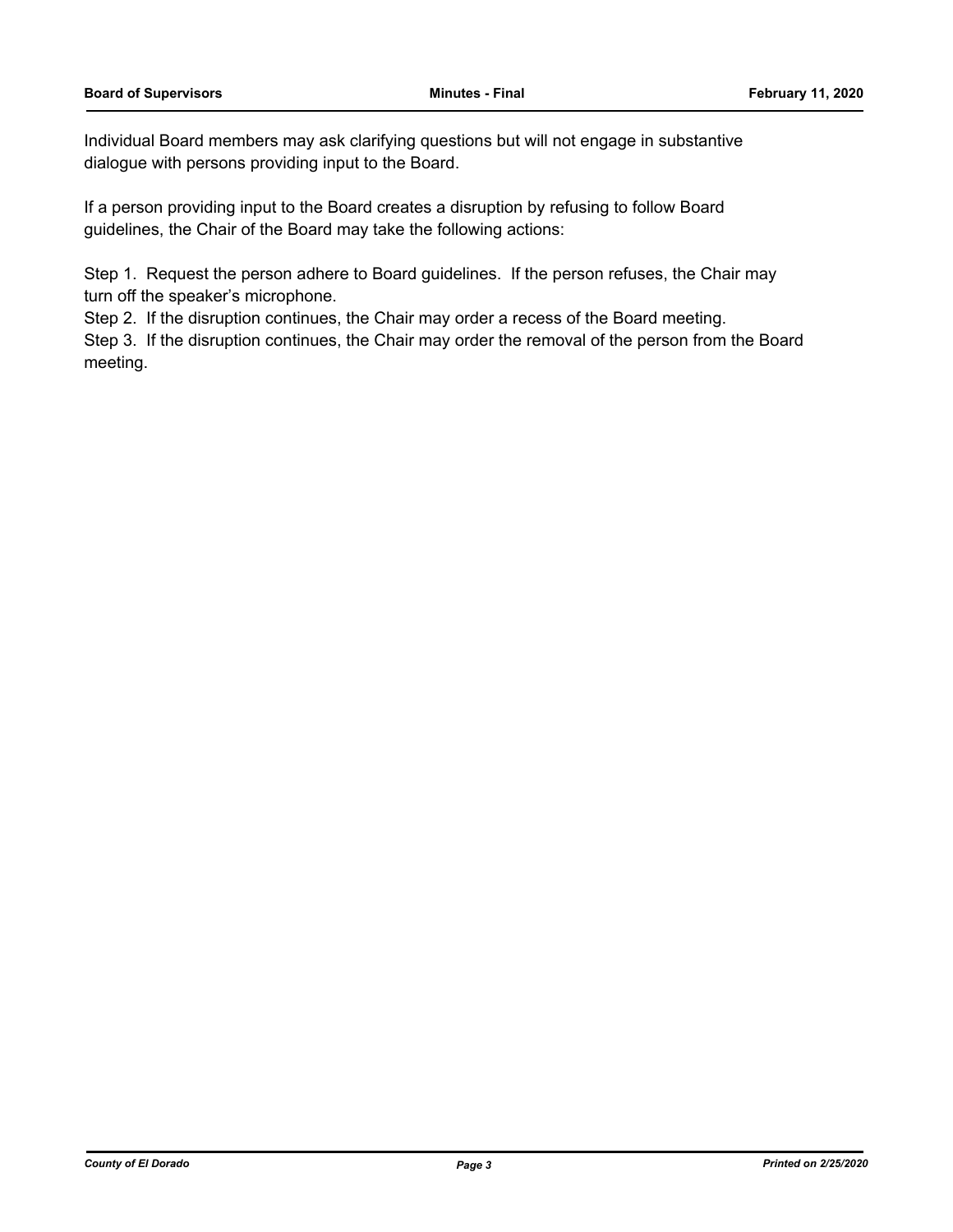#### **8:00 A.M. - CALLED TO ORDER AND RECESSED TO CLOSED SESSION**

Present: 5 - Supervisor Veerkamp, Supervisor Frentzen, Supervisor Novasel, Supervisor Hidahl and Supervisor Parlin

#### **9:02 A.M. - RECONVENED TO OPEN SESSION AND CLOSED SESSION REPORTS**

Present: 5 - Supervisor Veerkamp, Supervisor Frentzen, Supervisor Novasel, Supervisor Hidahl and Supervisor Parlin

## **INVOCATION AND PLEDGE OF ALLEGIANCE TO THE FLAG**

**Chaplain Betsy Vanderpool of the Sierra Chaplaincy gave the Invocation. Supervisor Frentzen led the Pledge of Allegiance to the Flag.**

## **ADOPTION OF THE AGENDA AND APPROVAL OF CONSENT CALENDAR**

**A motion was made by Supervisor Frentzen, seconded by Supervisor Hidahl to Adopt the Agenda and Approve the Consent Calendar with the following changes: Continue item 18 to March 10, 2020. Continue item 28 off Calendar.**

**Yes:** 5 - Veerkamp, Frentzen, Novasel, Hidahl and Parlin

The Board may make any necessary additions, deletions or corrections to the agenda including moving items to or from the Consent Calendar and adopt the agenda and the Consent Calendar with one single vote. A Board member may request an item be removed from the Consent Calendar for discussion and separate Board action. At the appropriate time as called by the Board Chair, members of the public may make a comment on matters on the Consent Calendar prior to Board action.

## **OPEN FORUM**

*Public Comment: T. Kayes, K. Payne, M. Delpaneno, K. Niffin, J. Gainsbourgh*

## [20-0276](http://eldorado.legistar.com/gateway.aspx?m=l&id=/matter.aspx?key=27481) OPEN FORUM (See Attachment)

Open Forum is an opportunity for members of the public to address the Board of Supervisors on subject matter that is not on their meeting agenda and within their jurisdiction. Public comments during Open Forum are limited to three minutes per person. Individuals authorized by organizations will have three minutes to present organizational positions and perspectives and may request additional time, up to five minutes. The total amount of time reserved for Open Forum is 20 Minutes.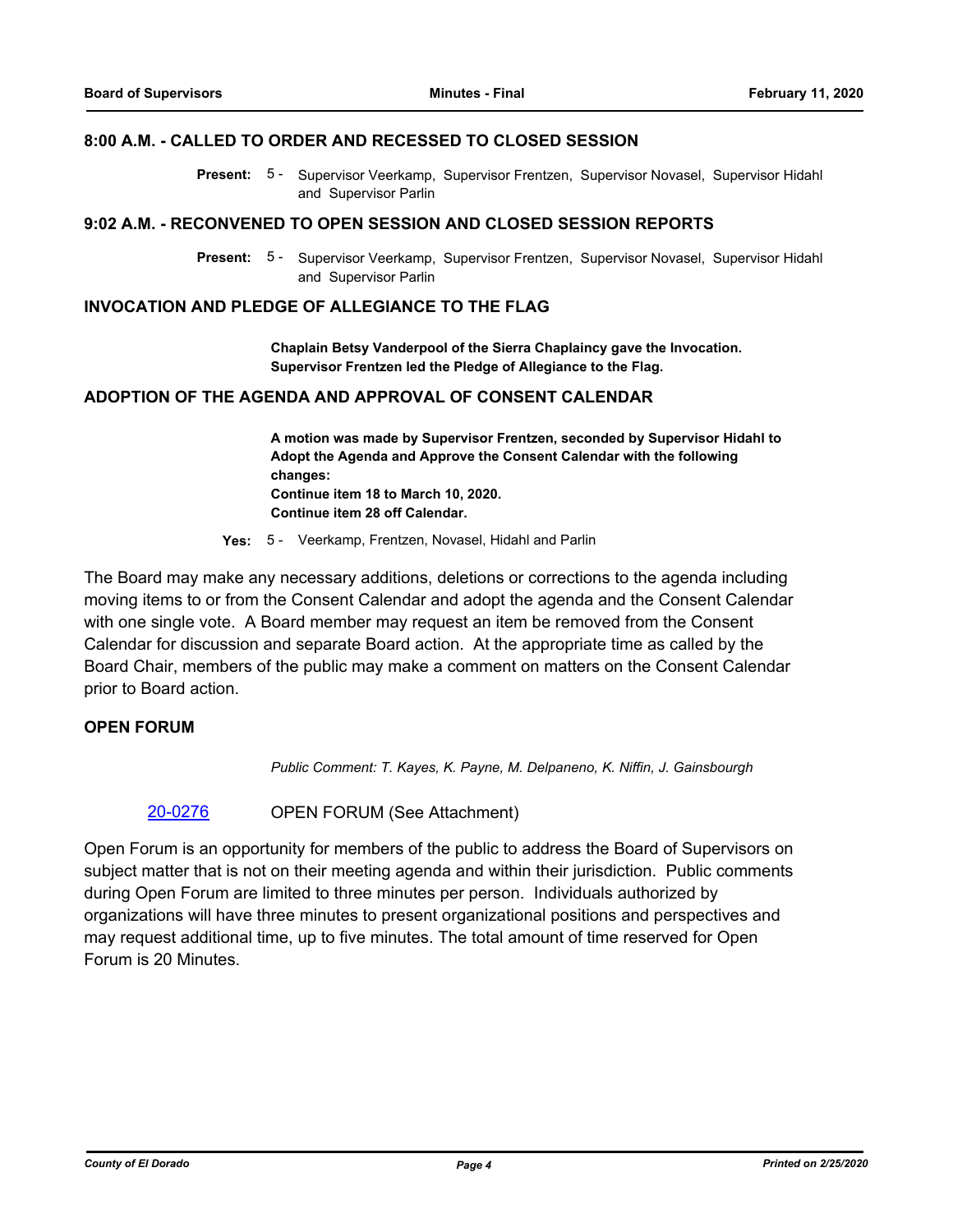## **CONSENT CALENDAR**

**1.** [20-0212](http://eldorado.legistar.com/gateway.aspx?m=l&id=/matter.aspx?key=27417) Clerk of the Board recommending the Board approve the Minutes from the regular meeting of the Board of Supervisors on February 4, 2020.

**This matter was Approved on the Consent Calendar.**

## **GENERAL GOVERNMENT - CONSENT ITEMS**

**2.** [20-0043](http://eldorado.legistar.com/gateway.aspx?m=l&id=/matter.aspx?key=27248) Chief Administrative Office recommending the Board approve and sign three agreements with the El Dorado County Fair Association for three Capital Improvement Projects on the El Dorado County Fairgrounds property:

> 1) Removal of a hazardous building with agreement 4522 for a total amount of \$26,487 to be completed by July 1, 2020;

2) Creation of a RV park and gated encroachment on Ray Lawyer Drive with agreement 4544 for a total amount of \$165,857 to be completed by December 31, 2020; and

3) Replacement of light poles on the racetrack with agreement 4545 for a total amount of \$34,253 to be completed by December 31, 2020. The Board approved funding for the projects on November 19, 2019 (Legistar item 19-1601).

**FUNDING:** Transient Occupancy Tax funds.

**This matter was Approved on the Consent Calendar.**

**3.** [20-0124](http://eldorado.legistar.com/gateway.aspx?m=l&id=/matter.aspx?key=27329) Clerk of the Board, based upon the recommendation of the Tahoe Resource Conservation District, recommending the Board make the following reappointment to the Tahoe Resource Conservation District: Reappoint Martin Goldberg, Director, Term Expiration 11/10/2023.

**This matter was Approved on the Consent Calendar.**

**4.** [20-0141](http://eldorado.legistar.com/gateway.aspx?m=l&id=/matter.aspx?key=27346) Clerk of the Board, based upon the recommendation of the El Dorado County Child Abuse Prevention Council, recommending the Board 1) Make the following appointments to the El Dorado County Child Abuse Prevention Council:

> a) Appoint Shirleen Hernandez, Community Representative, Term Expiration 6/30/2021

b) Appoint Miracle Luebbers, Parent Representative, Term Expiration 06/30/2021; and

2) Approve the revised Bylaws for the El Dorado County Child Abuse Prevention Council, on the recommendation of the Council.

## **FUNDING:** N/A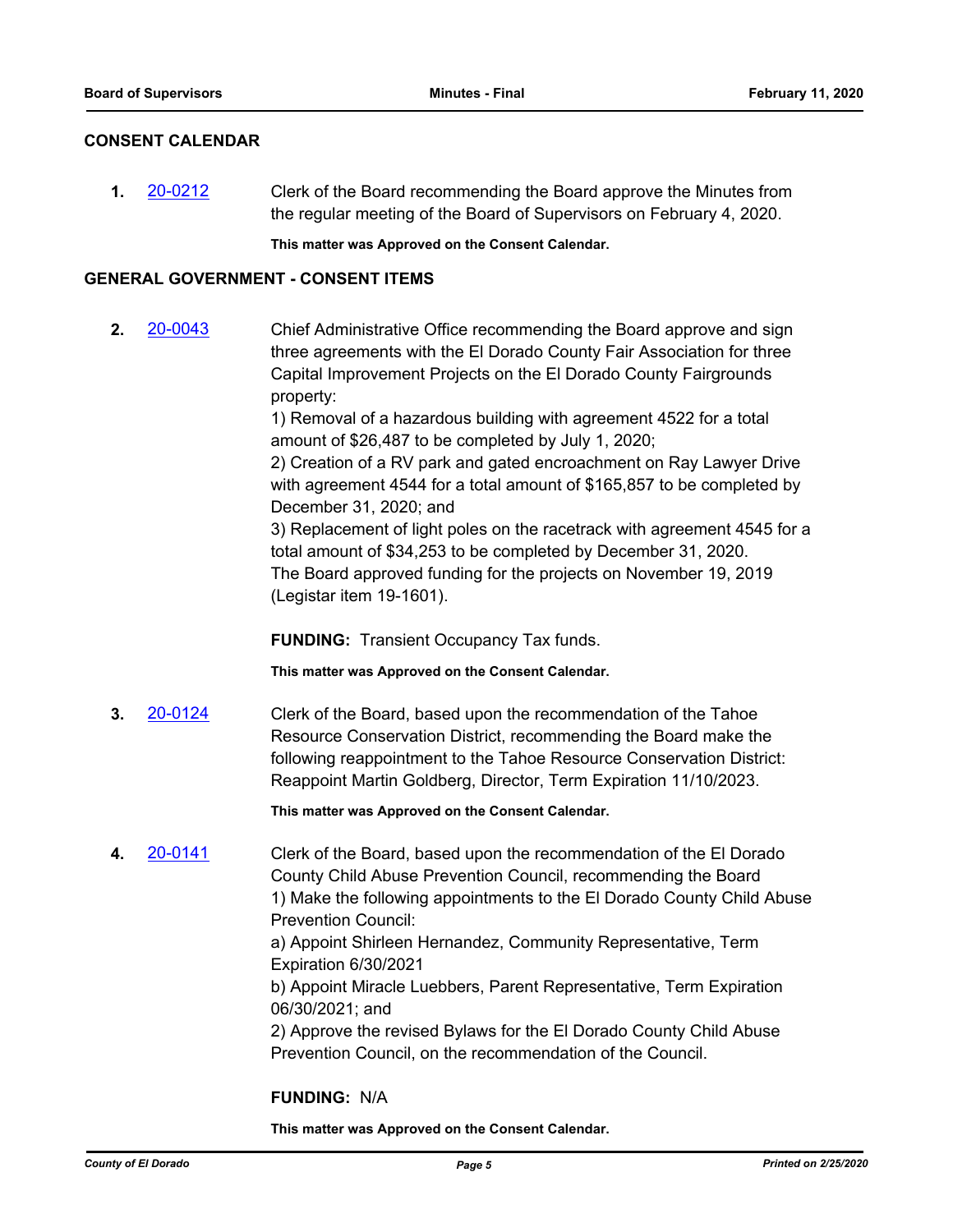**5.** [20-0091](http://eldorado.legistar.com/gateway.aspx?m=l&id=/matter.aspx?key=27296) Clerk of the Board recommending the Board adopt revisions to Board Policy F-8 County Display Cases & Exhibits.

## **FUNDING:** N/A

**This matter was Approved on the Consent Calendar.**

**6.** [20-0157](http://eldorado.legistar.com/gateway.aspx?m=l&id=/matter.aspx?key=27362) Human Resources Department recommending the Board approve and adopt Board of Supervisors Policy E-10 - Lactation Accommodation and Break Policy.

## **FUNDING:** N/A

**This matter was Approved on the Consent Calendar.**

**7.** [20-0158](http://eldorado.legistar.com/gateway.aspx?m=l&id=/matter.aspx?key=27363) Human Resources Department recommending the Board 1) Accept the approval from the California Department of Human Resources (CalHR) to convert from an Interagency Merit System county to an Approved Local Merit System county effective March 1, 2020, allowing the County to administer and manage all County personnel functions currently administered and managed by the California Department of Human Resources via a contract with CPS HR Consulting; and 2) Authorize the Chief Administrative Officer to sign the Assurances and Certification section of the ALMS Approval Letter (Attachment A).

**This matter was Approved on the Consent Calendar.**

**8.** [20-0076](http://eldorado.legistar.com/gateway.aspx?m=l&id=/matter.aspx?key=27281) Supervisor Veerkamp recommending the Board consider a request to find it to be a community benefit to waive the Temporary Use Permit fees for the September 2020 Cops & Rodders event being coordinated by the CHP Foundation, a 501c3 non-profit corporation.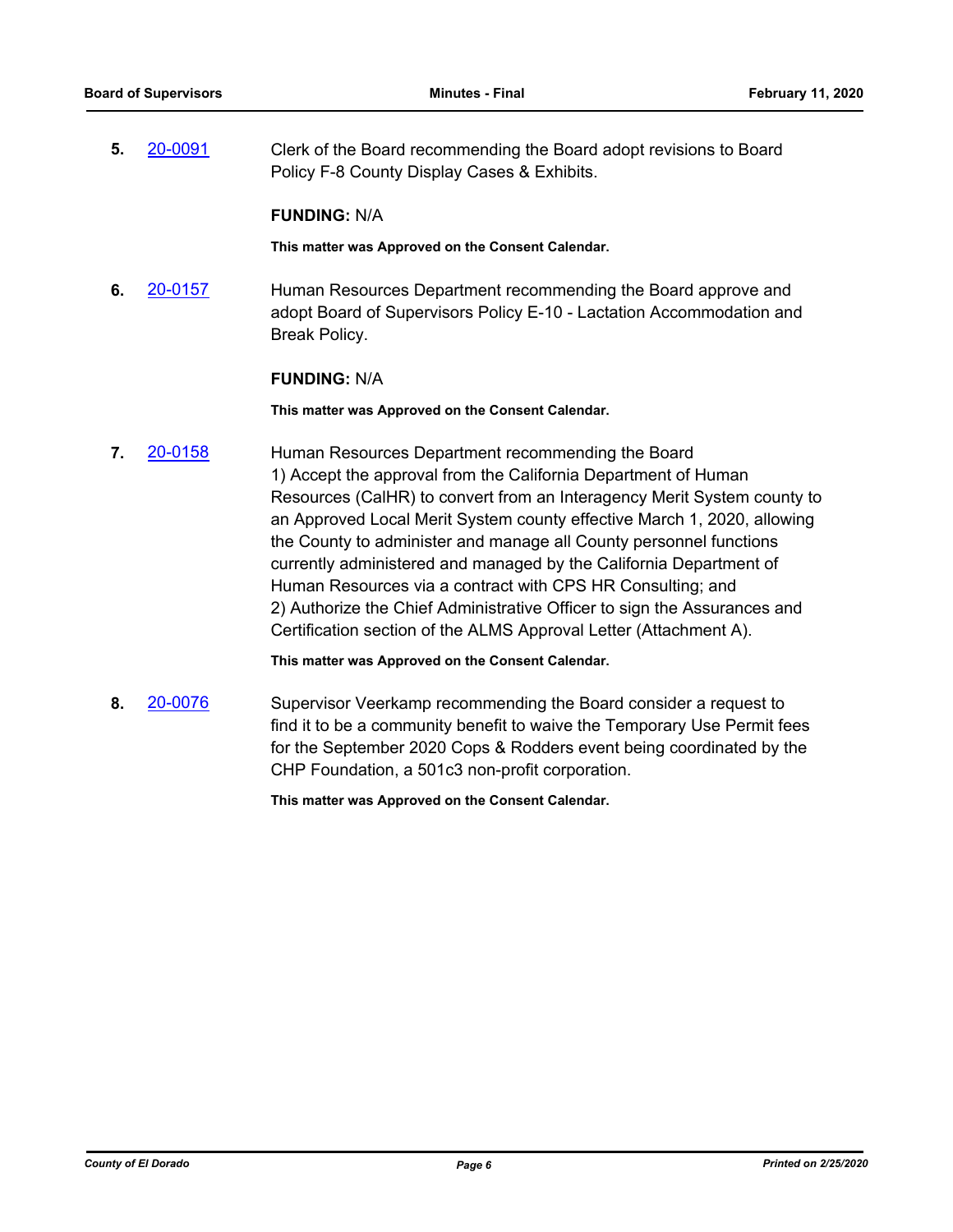## **HEALTH AND HUMAN SERVICES - CONSENT ITEMS**

**9.** [19-1473](http://eldorado.legistar.com/gateway.aspx?m=l&id=/matter.aspx?key=26794) Health and Human Services Agency recommending the Board: 1) Approve and authorize the Chair to sign revenue-generating Memorandum of Understanding (MOU) 4364 with County of Alpine Health and Human Services Agency, for the provision of limited programmatic and administrative support services for the existing Child Welfare Services (CWS) Content Management System (CMS) legacy database and CWS California Automated Response and Engagement System program implementation, state interactions, and technical support functions, for the term of 3 years from execution, with an estimated annual amount of \$25,000, based on actual hours and current staff rates; and 2) Authorize the Health and Human Services Agency Director, or designee, to execute further documents relating to MOU 4364, including amendments which do not increase the maximum dollar amount or term of the Agreement, and contingent upon approval by County Counsel and Risk Management.

**FUNDING:** Fee for service revenue from the County of Alpine.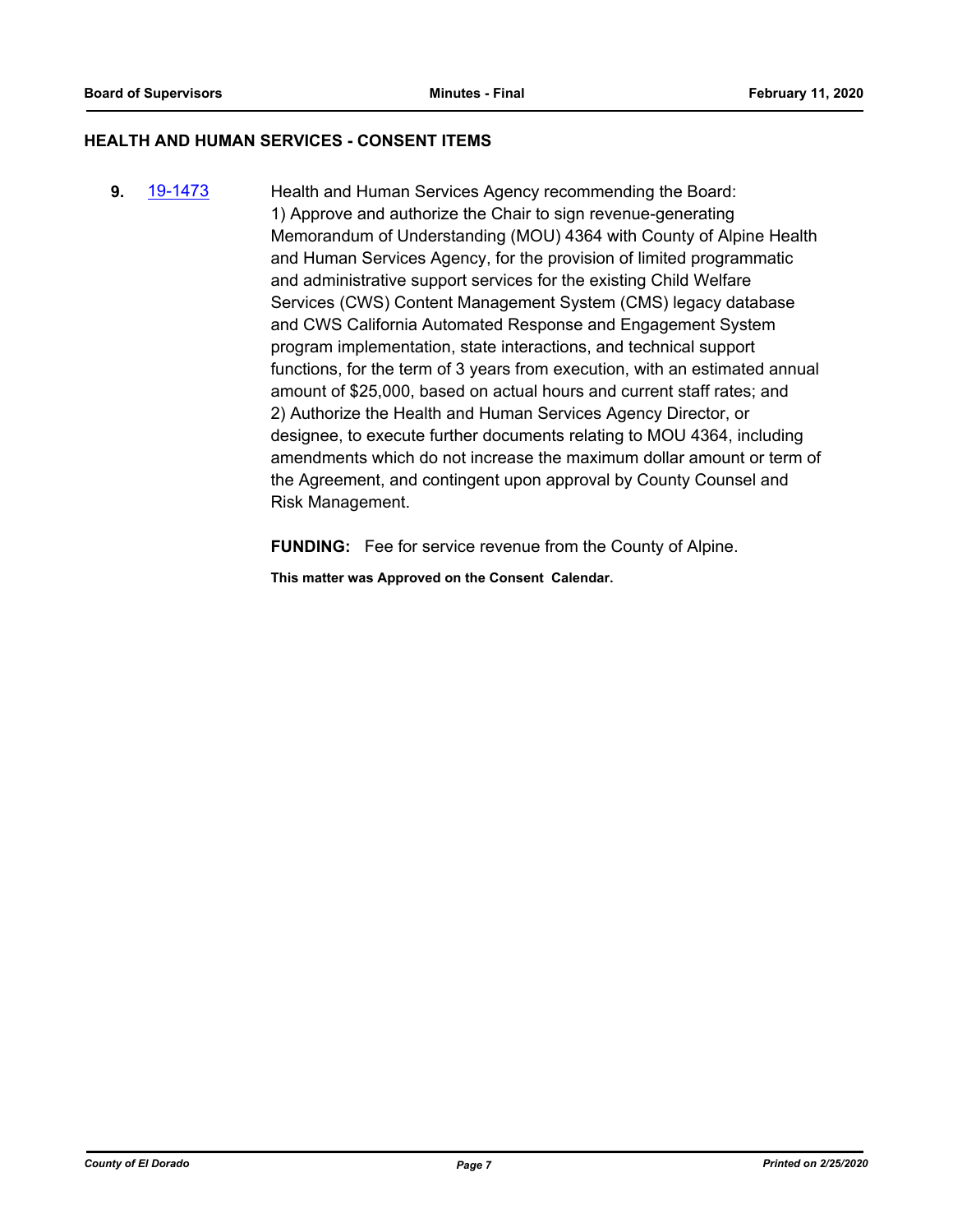**10.** [20-0161](http://eldorado.legistar.com/gateway.aspx?m=l&id=/matter.aspx?key=27366) Health and Human Services Agency recommending the Board: 1) Adopt and authorize the Chair to sign Resolution **023-2020**, which authorizes the County to participate in the Homeless Housing, Assistance, and Prevention (HHAP) Program, administered by the California Business, Consumer Services, and Housing Agency's Homeless Coordinating and Financing Council; 2) Designate the Health and Human Services Agency to serve as the

Administrative Entity for the El Dorado County Continuum of Care for the HHAP Program administered by the California Homeless Coordinating and Financing Council and delegate authority to the Director of Health and Human Services Agency to accept funding and execute any grant agreement, if awarded, in the estimated amount of \$722,117; 3) Delegate authority to the Director of Health and Human Services Agency to accept funding and execute any grant agreement, if awarded, in the estimated amount of \$668,990 with an anticipated term extending through December 31, 2023, including any extension(s) or amendment(s) thereto, contingent upon County Counsel and Risk Management Approval; and

4) Authorize the Director to submit a letter of support on behalf of the El Dorado County Continuum of Care, agreeing to regional coordination and partnership with the Continuum of Care, on all funding and program elements related to the HHAP grant program.

**FUNDING:** State funding authorized pursuant to California Assembly Bill 101, signed into law by Governor Newsom on July 31, 2019.

**This matter was Approved and Resolution 023-2020 was Adopted upon Approval of the Consent Calendar.**

**11.** [20-0113](http://eldorado.legistar.com/gateway.aspx?m=l&id=/matter.aspx?key=27318) Health and Human Services Agency recommending the Board, acting as the Governing Body of the El Dorado County In-Home Supportive Services Public Authority, approve and authorize the Chair to sign Memorandum of Understanding (MOU) UDWA/IHSS-2020 between the El Dorado County In-Home Supportive Services Public Authority and United Domestic Workers of America, AFSCME, Local 3930, AFL-CIO for the term of June 30, 2017 through December 31, 2024.

**FUNDING:** State Funding and General Fund.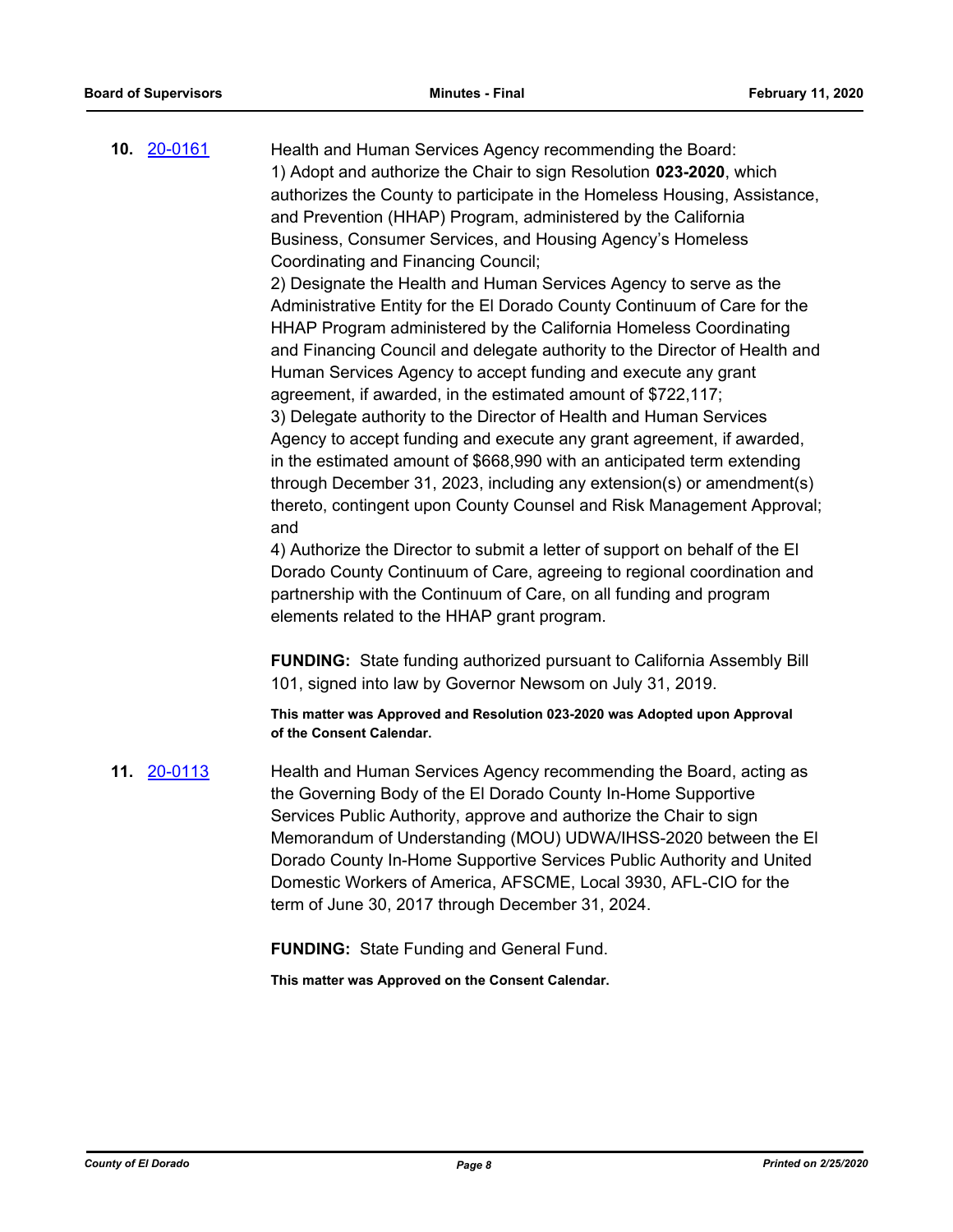## **LAND USE AND DEVELOPMENT - CONSENT ITEMS**

**12.** [20-0096](http://eldorado.legistar.com/gateway.aspx?m=l&id=/matter.aspx?key=27301) Department of Transportation recommending the Board take the following actions pertaining to the Headington Wash Rack Facility Project, CIP 81134/36005001, Contract 4299:

> 1) Award the Construction Contract to D.G. Granade, Inc. who was the lowest responsive, responsible bidder;

2) Approve and authorize the Chair to sign the Construction Contract, subject to review and approval by County Counsel and Risk Management; and

3) Authorize the Director of Transportation to sign an Escrow Agreement, if requested by the Contractor and in accordance with Public Contract Code Section 22300, for the purpose of holding Contract retention funds.

**FUNDING**: Road Fund/Discretionary (100%). (Local Funds)

**This matter was Approved on the Consent Calendar.**

**13.** [20-0186](http://eldorado.legistar.com/gateway.aspx?m=l&id=/matter.aspx?key=27391) Planning and Building Department, Planning Division, submitting for approval of a Final Map (TM-F19-0005) for the Saratoga Estates Tentative Subdivision Map Village 1A (TM14-1520), creating a total of 80 residential lots, 1 future development lot, and 5 lettered lots, ranging in size from 0.06 acres to 7.75 acres on the 25.426-acre site, on property identified as Assessor's Parcel Number 120-070-020, located on the north side of Saratoga Way, approximately 1,100 feet west of the intersection with Finders Way, in the El Dorado Hills area, and recommending the Board consider the following:

1) Approve the Final Map (TM-F19-0005) for Saratoga Estates Village 1A; and

2) Approve and authorize the Chair to sign the Agreement to Make Subdivision Improvements (Attachment B). (Supervisorial District 1)

**FUNDING:** N/A (Developer Funded)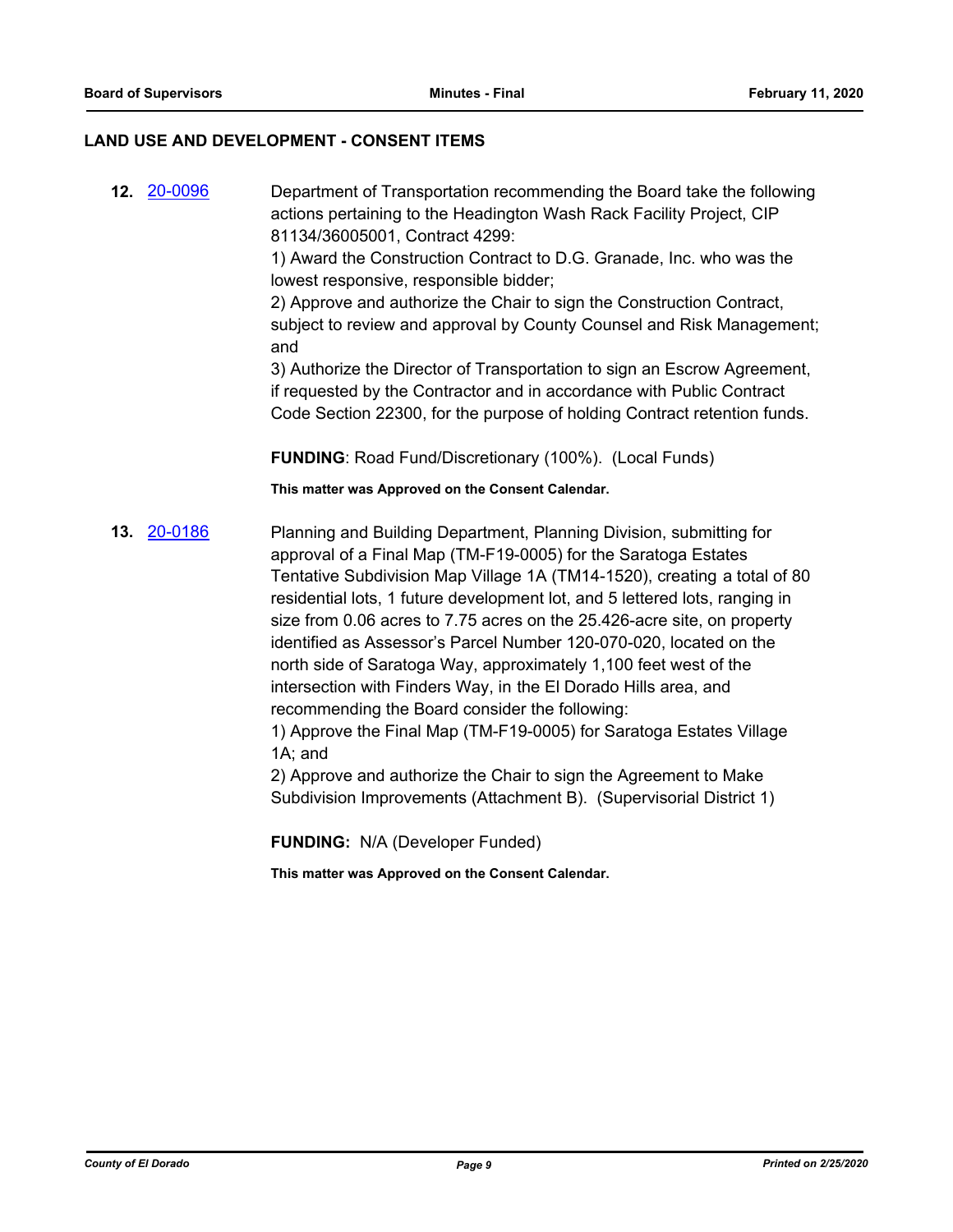**14.** [20-0165](http://eldorado.legistar.com/gateway.aspx?m=l&id=/matter.aspx?key=27370) Planning and Building Department, Planning Division, submitting for approval of a Large Lot Final Map (TM-F19-0006) for the Saratoga Estates Tentative Subdivision Map (TM14-1520) creating a total of 18 large lots for the purpose of financing and phasing, consisting of three future residential development lots and 15 lettered lots on the 121.87-acre property. The property, identified as Assessor's Parcel Number 120-070-020, located on the north side of Saratoga Way, approximately 1,100 feet west of the intersection with Finders Way, in the El Dorado Hills area, and recommending the Board approve Large Lot Final Map (TM-F19-0006) for the Saratoga Estates Tentative Subdivision Map (Supervisorial District 1) (Exhibits A and B).

**FUNDING:** N/A (Developer Funded Subdivision Improvements)

**This matter was Approved on the Consent Calendar.**

**15.** [20-0162](http://eldorado.legistar.com/gateway.aspx?m=l&id=/matter.aspx?key=27367) Surveyor's Office recommending the Board adopt and authorize the Chair to sign Resolution **019-2020** for Abandonment of Easement 19-0007, to abandon a public utility easement on Lot 22 of Village H, El Dorado Hills, Unit 1, recorded in Book H of Subdivisions at Page 98, identified as Assessor's Parcel Number 123-060-024, within the community of El Dorado Hills, Supervisorial District 1.

**FUNDING:** Application Fees (General Fund).

**Resolution 019-2020 was Adopted upon Approval of the Consent Calendar.**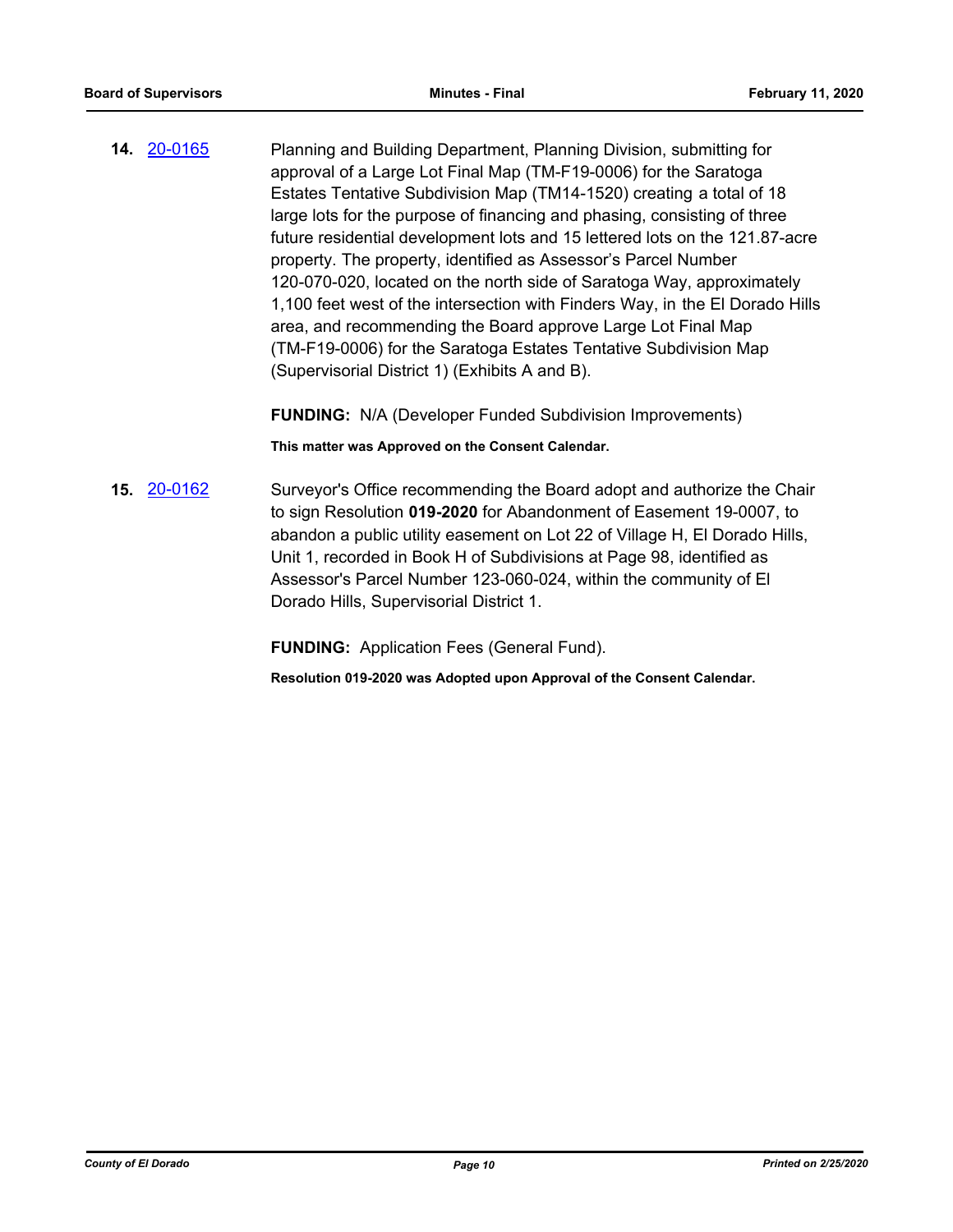## **LAW AND JUSTICE - CONSENT ITEMS**

**16.** [20-0152](http://eldorado.legistar.com/gateway.aspx?m=l&id=/matter.aspx?key=27357) District Attorney recommending the Board:

1) Approve the use of Department of Justice Asset Forfeiture Funds to support applicable Law Enforcement related costs in the total amount of \$41,800;

2) Approve and authorize the Chair to sign a budget transfer increasing revenue and appropriations within the District Attorney's FY 2019-20 budget by \$41,800 (4/5 vote required); and

3) Adopt and authorize the Chair to sign Resolution **020-2020** finding that supporting the 2020 "Drug Store Project" provides a valuable public benefit by educating youth about the consequences of substance abuse and authorizing a contribution in the amount of \$2,000 to Tahoe Youth & Family Services to support the project.

**FUNDING:** Department of Justice Asset Forfeiture Funds.

**This matter was Approved and Resolution 020-2020 was Adopted upon Approval of the Consent Calendar.**

**17.** [19-1876](http://eldorado.legistar.com/gateway.aspx?m=l&id=/matter.aspx?key=27200) District Attorney recommending the Board:

1) Adopt and authorize the Chair to sign Resolution **021-2020** amending the current Authorized Personnel Allocation Resolution for the District Attorney to:

a) Delete 1.0 vacant Special Investigator (District Attorney)

- b) Add 1.0 Investigator (District Attorney)
- c) Delete 1.0 vacant Executive Assistant Law & Justice
- d) Add 1.0 Paralegal I/II allocation; and

2) Approve and authorize the Chair to sign a budget transfer modifying the District Attorney's FY 2019-20 operating budget increasing appropriations and revenue, resulting in no financial impact to net county cost (4/5 vote).

**FUNDING:** General Fund, California Governor's Office of Emergency Services Victims of Crime Act Fund, and California Department of Insurance, District Attorney/Public Defender Sub-Fund

**This matter was Approved and Resolution 021-2020 was Adopted upon Approval of the Consent Calendar.**

## **END CONSENT CALENDAR**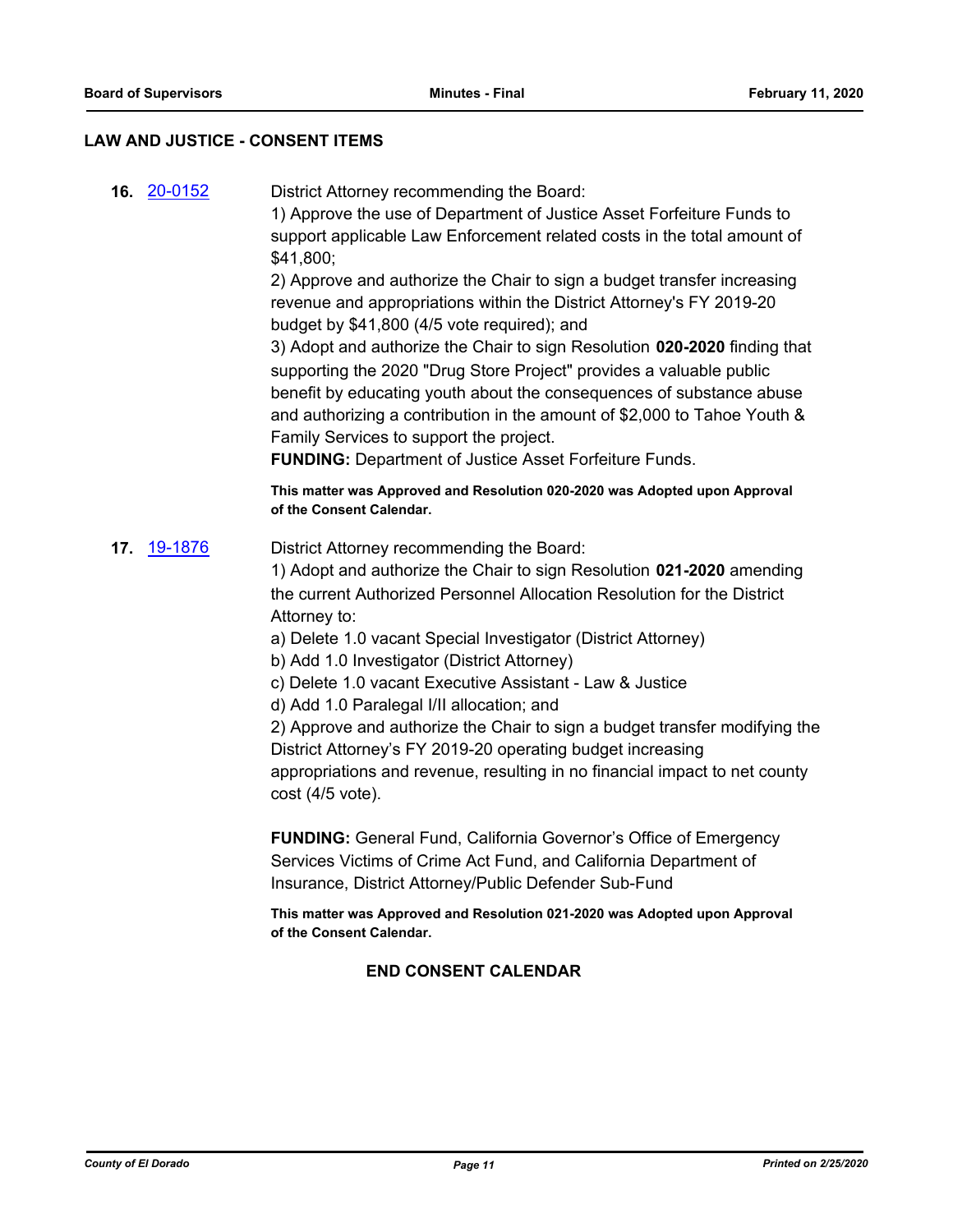## **DEPARTMENT MATTERS (Items in this category may be called at any time)**

**18. 19-1516** Department of Transportation recommending the Board take the following actions related to the U.S. 50/Ponderosa Rd/So. Shingle Rd Interchange Improvements Project, CIP 71333:

> 1) Adopt the California Environmental Quality Act (CEQA) and National Environmental Policy Act (NEPA) Initial Study with Proposed Mitigated Negative Declaration/Environmental Assessment with Finding of No Significant Impact (IS/MND/EA/FONSI); and

2) Approve Build Alternative 1 as described in the IS/MND/EA/FONSI and revised per the attached Errata Sheet (Exhibit A). (Est. Time: 15 Min.)

**FUNDING:** El Dorado County TIM Fee Program. The Project may also be eligible for state and federal grant funds.

**This matter was Continued to March 10, 2020 upon Approval of the Consent Calendar.**

**19.** [20-0159](http://eldorado.legistar.com/gateway.aspx?m=l&id=/matter.aspx?key=27364) Recorder-Clerk Office recommending the Board consider the following: 1) Approve the use of Modernization Special Revenue Funds for reconfiguration construction costs of the Recorder-Clerk Office; and 2) Approve and authorize the Chair to sign the attached budget amendment, increasing revenue and appropriations in the Recorder-Clerk Office by \$150,000, increasing revenue and appropriations in the Accumulated Capital Outlay budget in Facilities by \$250,000, and adding a Fixed Asset to the Fixed Asset list for Building and Improvements to the Recorder-Clerk Department. (4/5 vote required to approve budget amendment) (Est. Time: 10 Min.)

**FUNDING:** Modernization Special Revenue Trust Funds.

**A motion was made by Supervisor Frentzen, seconded by Supervisor Novasel to Approve this matter.**

- **Yes:** 5 Veerkamp, Frentzen, Novasel, Hidahl and Parlin
- **20.** [20-0127](http://eldorado.legistar.com/gateway.aspx?m=l&id=/matter.aspx?key=27332) Clerk of the Board recommending the Board appoint a Board member to the El Dorado County Commission for Youth and Families. (Est. Time: 5 Min.)

## **FUNDING:** N/A

**A motion was made by Supervisor Frentzen, seconded by Supervisor Hidahl to Appoint Supervisor Novasel as the Board member on the El Dorado County Commission for Youth and Families.**

**Yes:** 5 - Veerkamp, Frentzen, Novasel, Hidahl and Parlin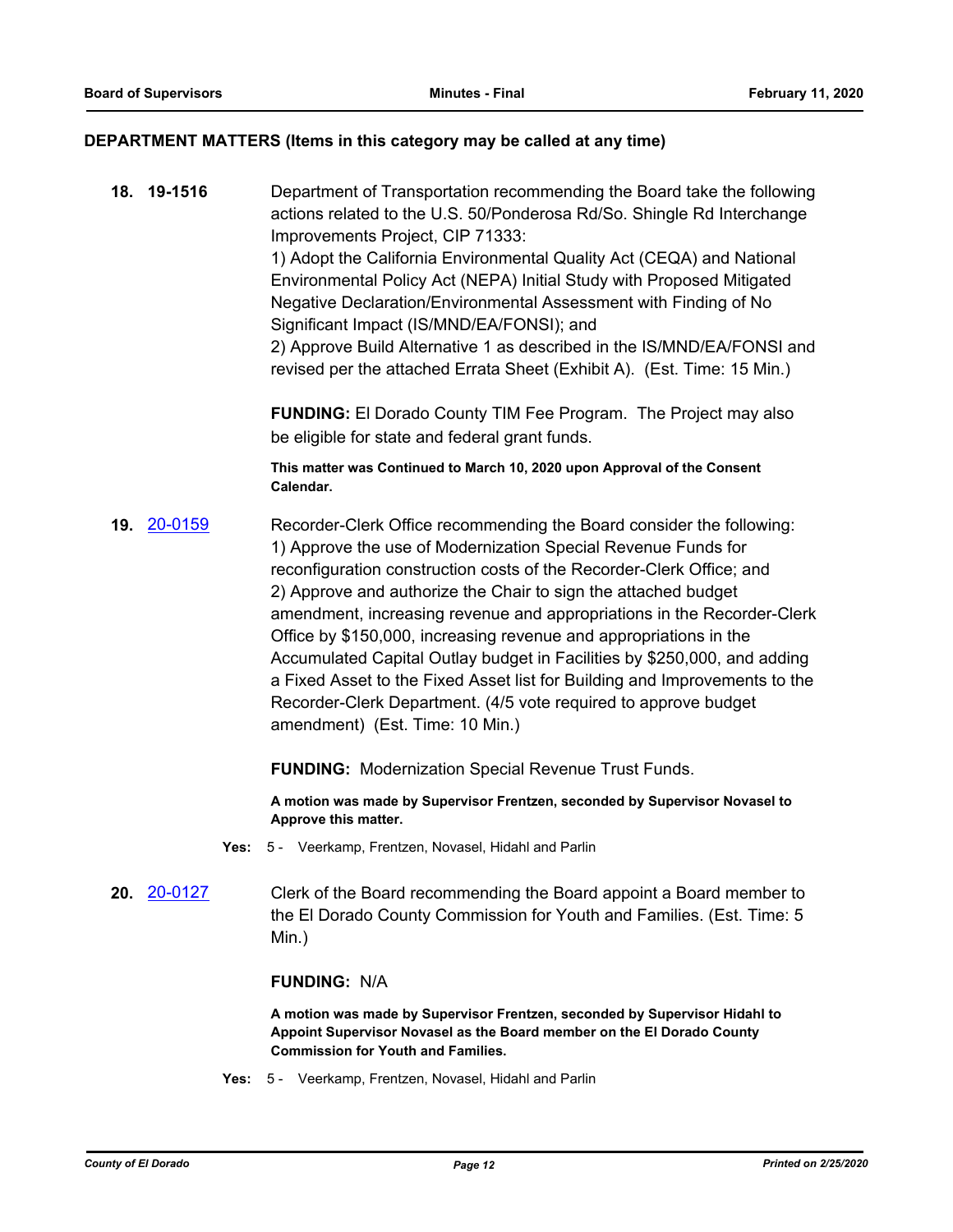- **21.** [20-0051](http://eldorado.legistar.com/gateway.aspx?m=l&id=/matter.aspx?key=27256) Chief Administrative Office recommending the Board receive informational presentations from the listed Departments as part of the preparation for the Fiscal Year 2020-21 Budget development process: 1) Board of Supervisors/Clerk of the Board;
	- 2) Public Defender; and
	- 3) Sheriff. (Est. Time: 40 Min.)

**The Board received informational presentations from the Board of Supervisors/Clerk of the Board, Public Defender and Sheriff as part of the preparation for the Fiscal Year 2020-21 Budget development process.**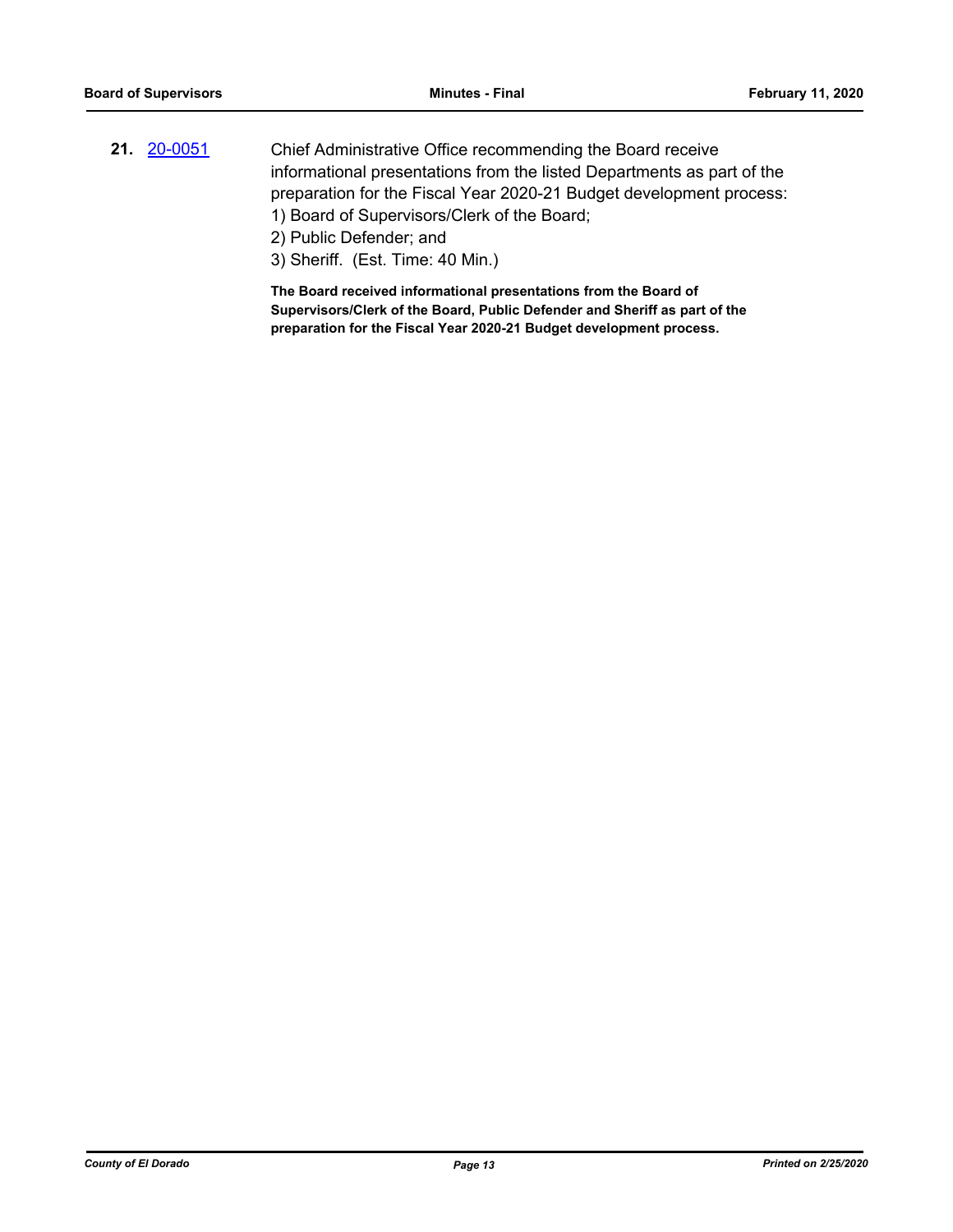## **10:00 A.M. - TIME ALLOCATION (Items will not be heard prior to the time stated)**

**22.** [20-0125](http://eldorado.legistar.com/gateway.aspx?m=l&id=/matter.aspx?key=27330) Department of Transportation recommending the Board receive information and provide direction on the draft Public Facilities Financing Plan for the MC&FP Phase II (Attachment A). (Est. Time: 1 Hr.)

> **FUNDING:** Missouri Flat Master Circulation and Financing Plan Phase I Funds

*Public Comment: K. Payne, R. Pesses, T. Kayes, L. Brent-Bumb, J. Gainsbourgh, W. Thomas, J. McGuiness*

**The Board received information on the draft Public Facilities Financing Plan for the MC&FP Phase II. The Board gave direction to staff to:**

**1) Provide the Board with a growth rate analysis for the MC&FP area;**

**2) Provide the Board with a report on the original growth projections;**

**3) Provide the Board with a spreadsheet of all road improvement projects and their status;**

**4) Provide the Board with a spreadsheet of the projected vs. actual non-residential growth in the area; and** 

**5) Provide the Board with an analysis of utilizing a bond to finance the remaining MC&FP Phase I projects and Phase II projects instead of Traffic Impact Mitigation and County revenues.**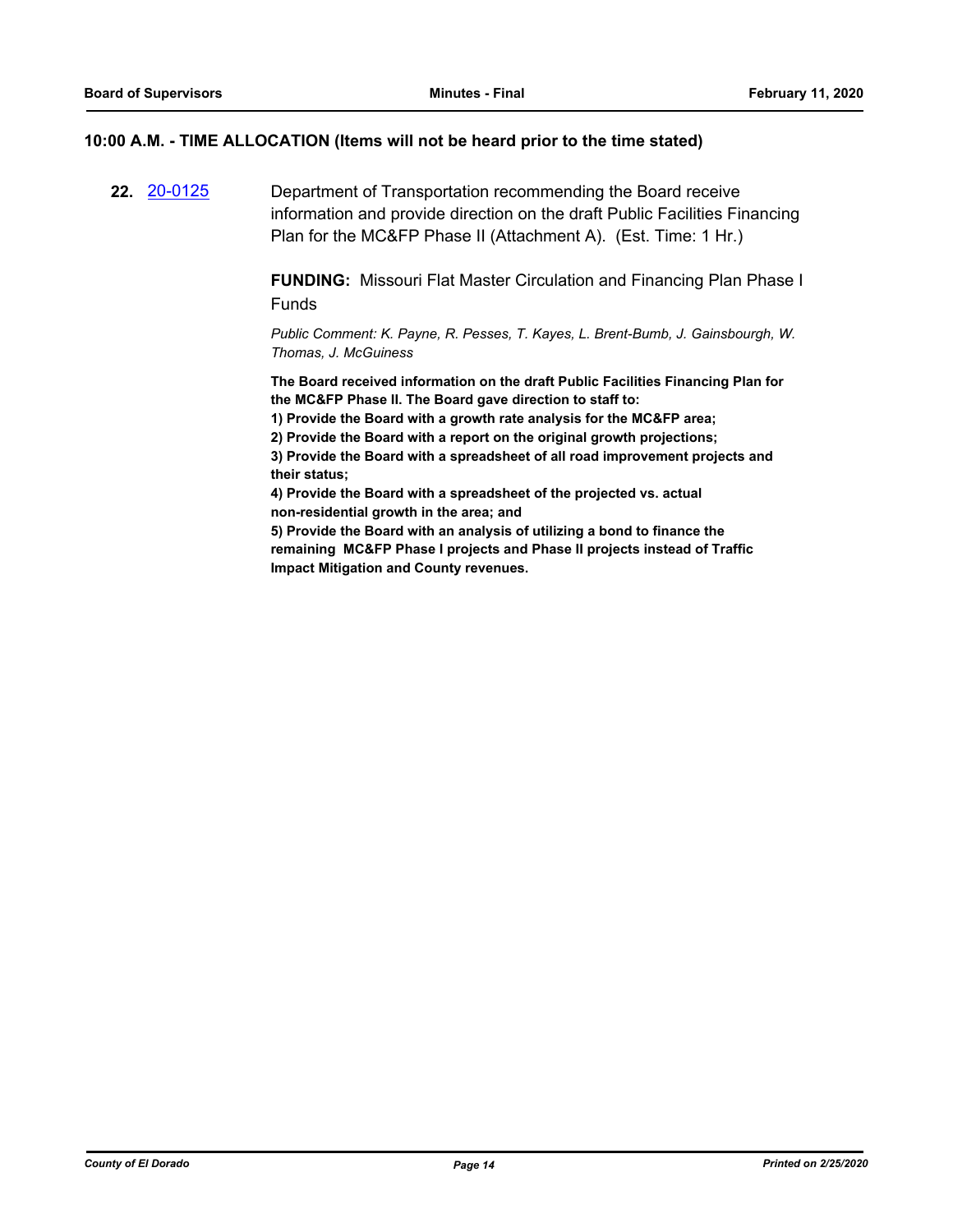## **11:00 A.M. - TIME ALLOCATION (Items will not be heard prior to the time stated)**

**23.** [20-0126](http://eldorado.legistar.com/gateway.aspx?m=l&id=/matter.aspx?key=27331) Department of Transportation recommending the Board discuss the Grant Funding and Local Serving Share of Non-Residential Employment component of the 2020 Major Update to the Traffic Impact Mitigation Fee Program and provide staff and their consultants with input and direction. (Est. Time: 1 Hr.)

**FUNDING:** Traffic Impact Mitigation Fee Program.

*Public Comment: K. Payne, T. Kayes, G. Carpenter, B. Schetick, K. Bone*

**The Board discussed the Grant Funding and Local Serving Share of Non-Residential Employment component of the 2020 Major Update to the Traffic Impact Mitigation (TIM) Fee Program.** 

**A motion was made by Supervisor Frentzen, seconded by Supervisor Hidahl to direct staff and their consultants to:**

**1) Set 10% as the level of Grant Funding for the non-residential offset that staff should assume in the TIM Fee Update;**

**2) Provide the Board an analysis of both the current percentage (62%) and the previous percent (65%) as the basis for shifting non-residential equivalent dwelling units to residential uses;** 

**3) Direct staff to review the employment data in conjunction with each future major update to the TIM Fee program;**

**4) Direct staff to analyze both the current methodology and the methodology to only shift retail /commercial and office uses; and**

**5) Return to the Board with historical numbers for the different non-residential categories of use for TIM Fees.**

**Yes:** 5 - Veerkamp, Frentzen, Novasel, Hidahl and Parlin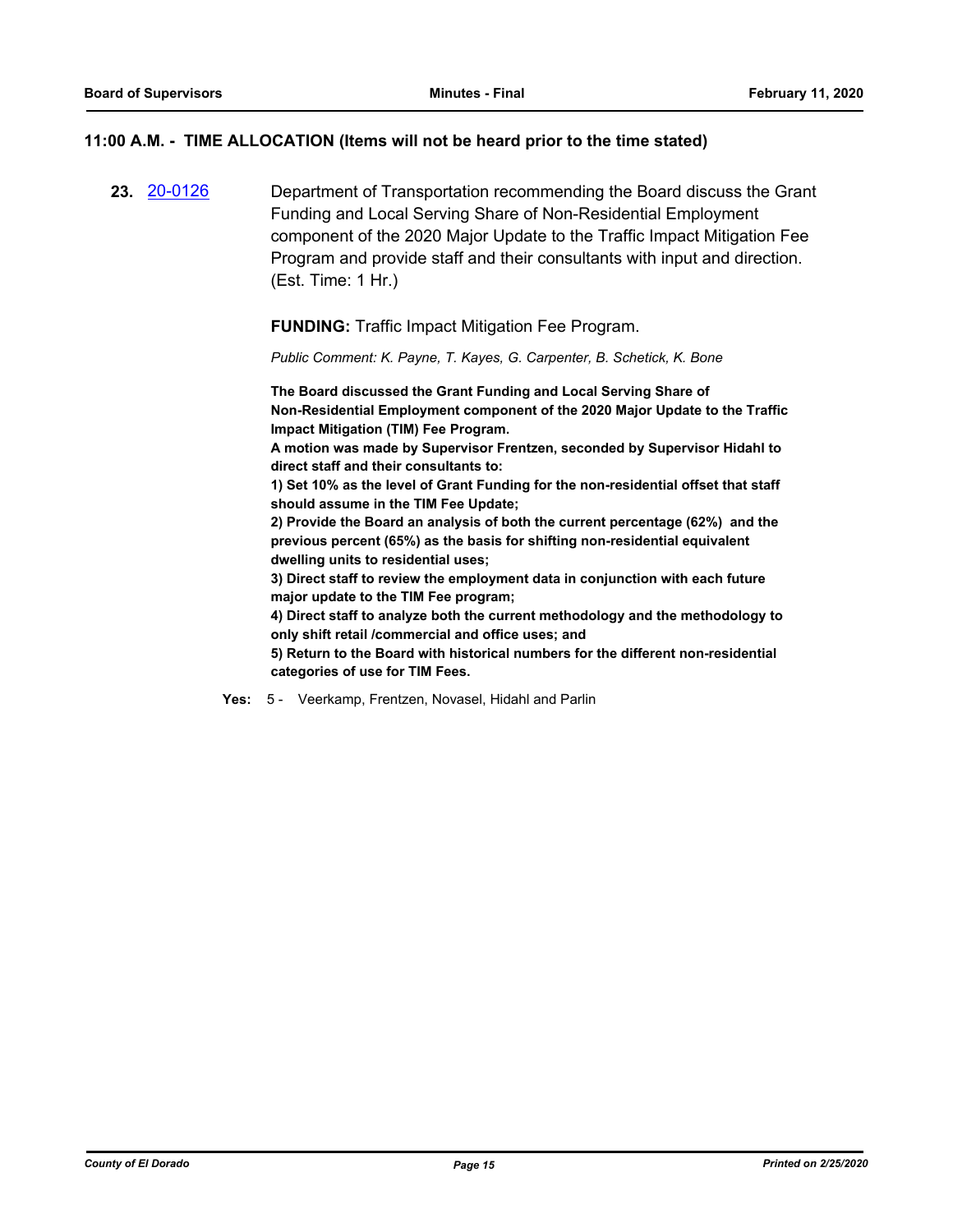**1:00 P.M. - TIME ALLOCATION (Items will not be heard prior to the time stated)**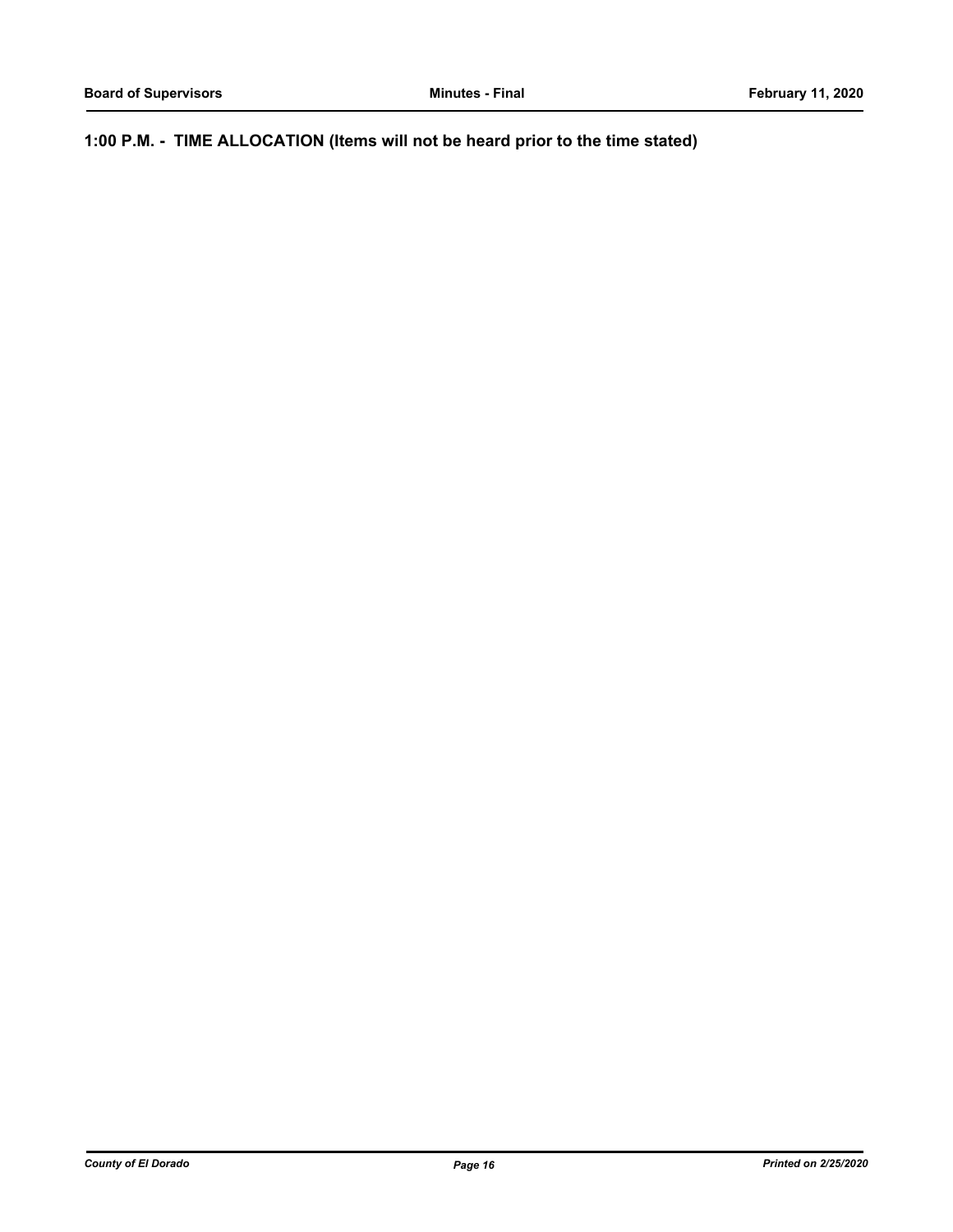**24.** [19-1714](http://eldorado.legistar.com/gateway.aspx?m=l&id=/matter.aspx?key=27038) HEARING - To consider a request submitted by Joe Harn appealing the Planning Commission's October 24, 2019 approval of Planned Development PD18-0005/Tentative Subdivision Map TM18-1536/Serrano Village J7 to allow a Development Plan for the proposed subdivision; a Tentative Subdivision Map creating 65 single family residential lots and six landscape lots; and Design Waivers of the El Dorado County Design and Improvement Standard Manual road improvement standards on property identified by Assessor's Parcel Number 123-040-011, consisting of 9.86 acres, in the El Dorado Hills area; and staff recommending the Board take the following actions: 1) Find that the project is Statutorily Exempt pursuant to Section 15182 of the California Environmental Quality Act Guidelines; and 2) Deny the appeal, thereby upholding the Planning Commission's October 24, 2019, approval of Planned Development PD18-0005/Tentative Subdivision Map TM18-1536 based on the Findings (Attachment B) and subject to the Conditions of Approval (Attachment C). (Supervisorial District 1) (Est. Time: 1 Hr.) (Refer: 12/10/19, Item 46) (Cont. 2/4/20, Item 12)

*Public Comment: D. Simon, K. Payne, T. Kayes*

**Supervisor Veerkamp re-opened the public hearing from February 4, 2020 and after public and staff input closed the hearing.**

**A motion was made by Supervisor Hidahl, seconded by Supervisor Novasel to Deny the Appeal thereby upholding the Planning Commission's October 24, 2019 approval with the following additional conditions:**

**1) Include the Proposed Conditions in Mr. Pabalinas Memo dated February 10, 2020 (Attachment M) with a change to item 1 - Traffic - New Transportation Department Condition of Approval to "Within three years from the payment of \$200,000 in full, the County will reimburse the entire \$200,000 to the applicant"; and** 

**2) Item 50 - Prior to approval of the first final map for the Project, Developer shall enter into an agreement in a form and content acceptable to the County providing for dedication of the 12.5 acre Village J, Lot H park site to the EDHCSD and assignment to the EDHCSD of rights to CFD funds, up to the remaining amount available for park construction pursuant to the Public Improvement Financing Plan, for use by the EDHCSD toward construction of the 12.5 acre Village J, Lot H park. If prior to approval of the first final map for the Project, the County and the Developer are unable to reach agreement on the amount of CFD funds available for park construction despite utilizing good faith efforts, then as an alternative to the foregoing and prior to approval of the first final map for the Project, Developer shall enter into an agreement in a form and content acceptable to the County requiring Developer to commence construction of the 12.5 acre Village J, Lot H District Park described in the Development Agreement, Specific Plan, and Public Improvement Financing Plan, weather permitting, within ninety (90) days of receiving approval from both the County and EDHCSD of Construction Plans, Specifications, and Contract documents, together with a Cost Sharing Agreement in form and content acceptable to County, EDHCSD, and Developer addressing any improvements included beyond a typical District Park, as defined by the El Dorado Hills Specific Plan.**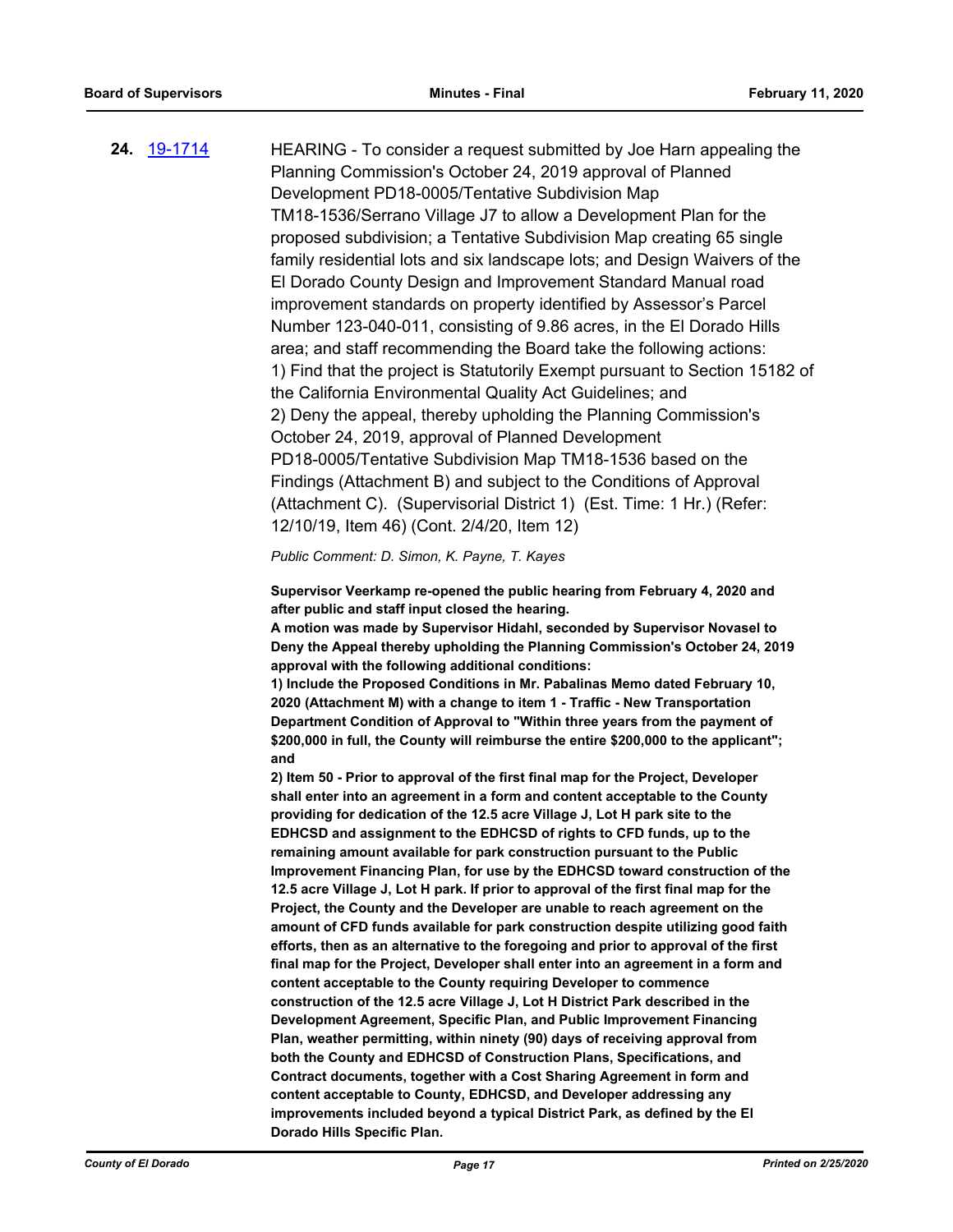**This proposed Condition of Approval would replace current Condition of Approval No. 50.**

**Yes:** 5 - Veerkamp, Frentzen, Novasel, Hidahl and Parlin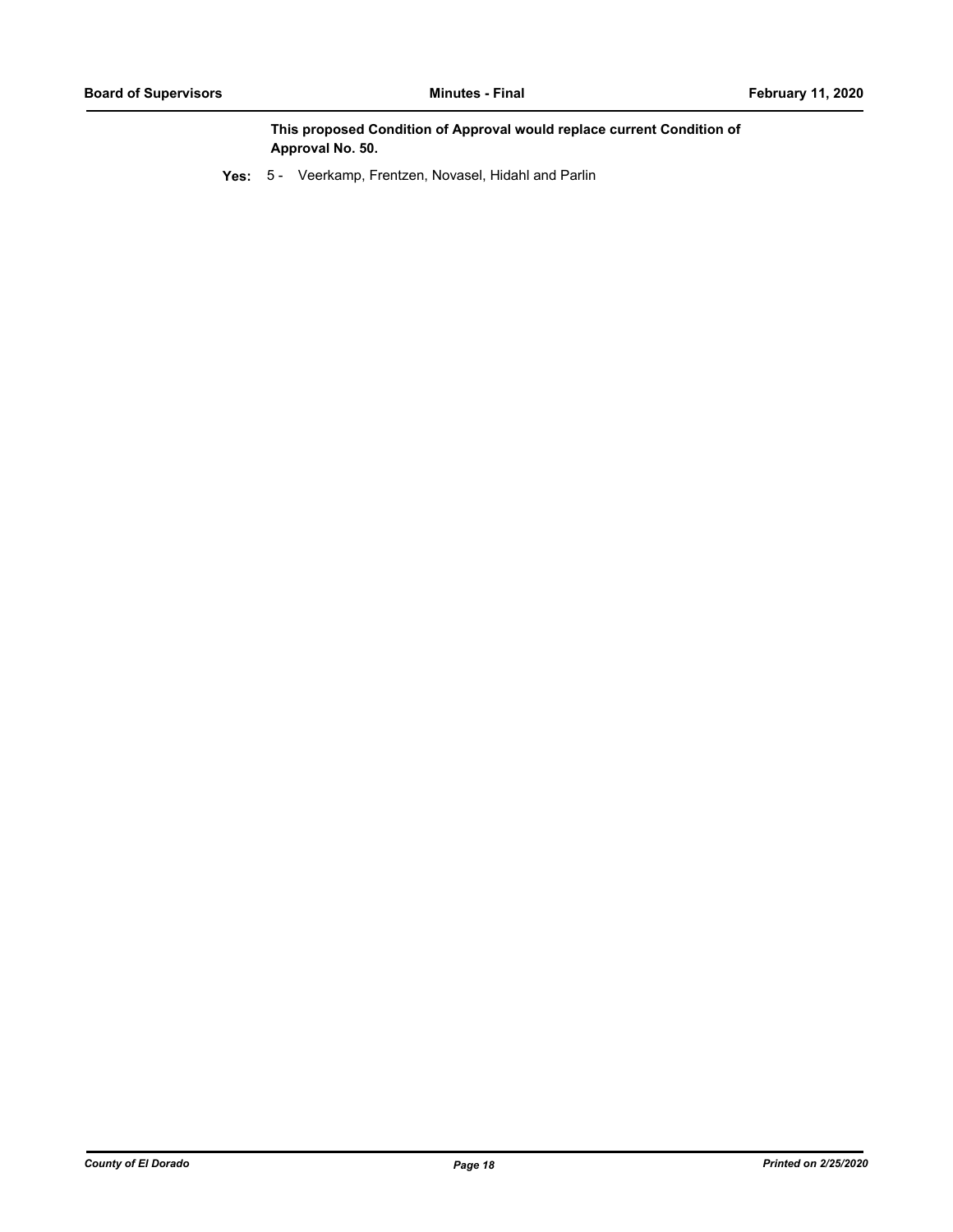## **2:00 P.M. - TIME ALLOCATION (Items will not be heard prior to the time stated)**

**25.** [20-0192](http://eldorado.legistar.com/gateway.aspx?m=l&id=/matter.aspx?key=27397) Chief Administrative Office recommending the Board: 1) Receive a presentation from El Dorado County departments receiving funding from the El Dorado - Sacramento Municipal Utility District (SMUD) Cooperation Agreement special revenue fund as requested at the September 10, 2019, (19-1215) SMUD Fund Board Presentation; and 2) Provide direction to staff on the need to return to the Board with an analysis of the impact of any recommended revisions to the current SMUD fund expenditure practices. (Est. Time: 1.5 Hr.)

## **FUNDING:** SMUD Funds.

*Public Comment: K. Payne, J. Arenz, T. Green, N. Rangel, K. Mahaney, H. Penn, T. Witherhood, J. McIver, E. Dwyer*

**The Board received a presentation from El Dorado County departments receiving funding from the El Dorado - Sacramento Municipal Utility District Cooperation Agreement special revenue fund. The Board gave direction to staff to return to the Board in October/November 2020 with the results of the Economic Impact Study for further discussion with regards to the El Dorado - Sacramento Municipal Utility District Cooperation Agreement special revenue fund.**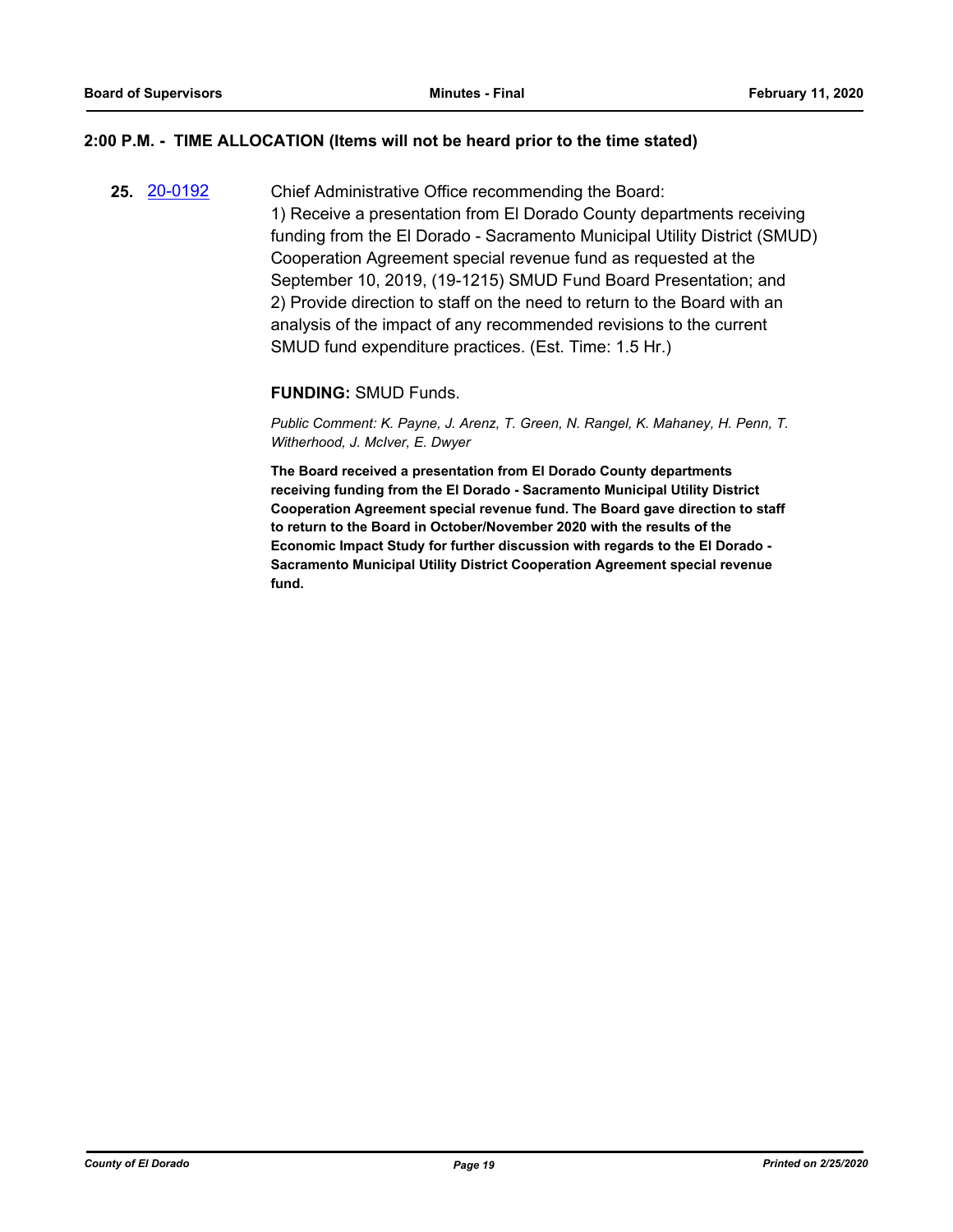## **3:00 P.M. - TIME ALLOCATION (Items will not be heard prior to the time stated)**

**26.** [20-0098](http://eldorado.legistar.com/gateway.aspx?m=l&id=/matter.aspx?key=27303) Chief Administrative Office, EMS and Emergency Preparedness & Response Division, recommending the Board consider the following: 1) Receive and file an update on the implementation of the Vegetation Management and Defensible Space Ordinance;

> 2) Approve the **Introduction (**First Reading) of amendments to the Vegetation Management and Defensible Space Ordinance **5119**; 3) Waive full reading of the Ordinance, read by title only and Continue to this matter to February 25, 2020 for **Final Passage** (Second Reading); and

4) Adopt and authorize the Chair to sign Resolution **022-2020** to:

a) Establish the job classification specification, salary range, and bargaining unit for the new classification of Defensible Space Inspector I/II; and

b) Amend the Personnel Allocation for the Chief Administrative Office (EMS and Emergency Preparedness & Response Division) to add 1.0 FTE Defensible Space Inspector I/II. (Est. Time: 30 Min.)

**FUNDING:** General Fund, included in FY 2019-20 Budget.

*Public Comment: T. Kayes, M. Johnson, K. Payne, M. Almer, E. Gordie, K. Greenwood*

**A motion was made by Supervisor Hidahl, seconded by Supervisor Veerkamp to:**

**1) Receive and file an update on the implementation of the Vegetation Management and Defensible Space Ordinance;**

**2) Approve the Introduction (First Reading) of amendments to the Vegetation Management and Defensible Space Ordinance 5119;**

**3) Continue Ordinance 5119 to February 25, 2020 for Final Passage (Second Reading);** 

**4) Adopt Resolution 022-2020 to include in the job classification specification that the Defensible Space Inspector I/II classification is in Public Employees, Local 1 bargaining unit; and**

**5) Include in the February 15, 2020 mailer titled Notice of Duty to Remove and Abate Waste, Hazardous Vegetation and Combustible Material by June 1, 2020 that a community meeting will be held.**

**Yes:** 5 - Veerkamp, Frentzen, Novasel, Hidahl and Parlin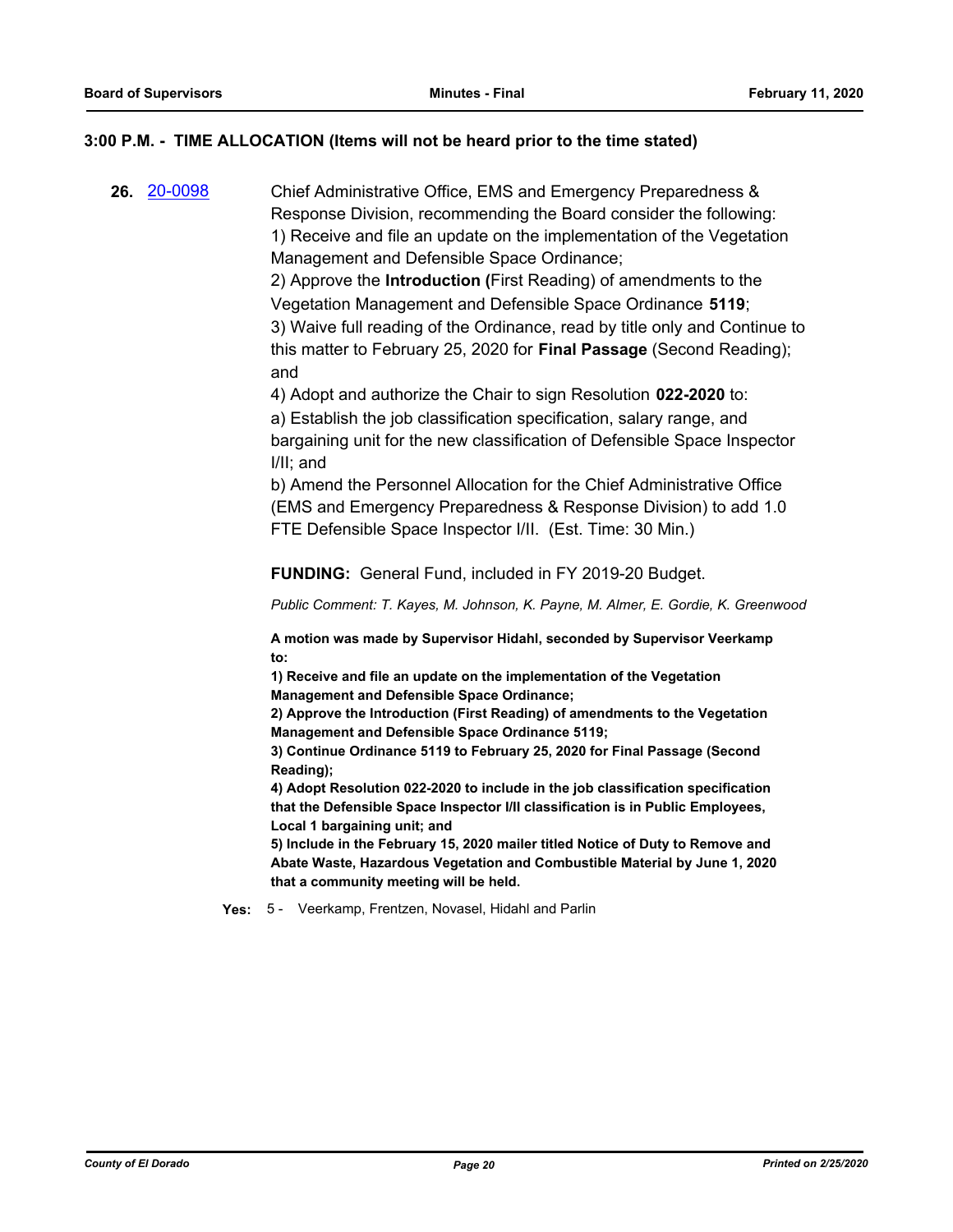## **ITEMS TO/FROM SUPERVISORS**

**Supervisor Frentzen reported on the following: Treasurer-Tax Collector meeting. Assessor meeting. Tour of MRF/Disposal Facility. Transit Authority meeting. Transportation Commission meeting. Supervisor Parlin reported on the following: Golden Sierra Job Training Agency meeting. Transportation staff meeting. Planning Commissioner meeting. Transportation Commission meeting. Constituent meeting. Chocolate Affair. Garden Valley Fire breakfast. Music on the Divide. Tree Mortality Task Force (Governments for Forest Health). Forest Management Task Force. Supervisor Novasel reported on the following: Tahoe Prosperity Board meeting. Tahoe Regional Planning Agency meeting. Placerville El Dorado County Two by Two meeting. Human Rights Commission meeting. Assessor meeting. Information Technology Director meeting. Video for New Employee Orientation.**

**Meyers Town Meeting.**

**Supervisor Hidahl reported on the following: Transportation Commission meeting. Boy Scout 100 year celebration. Planning and Building Director meeting. Monthly review with Planning and Building Department. Marysville field trip.**

## **CAO UPDATE**

**Don Ashton, Chief Administrative Officer, reported on the following: Placerville Two by Two meeting. Georgetown Chief Glenn Brown meeting. Tribe meeting.**

## **ADJOURNED AT 4:58 P.M.**